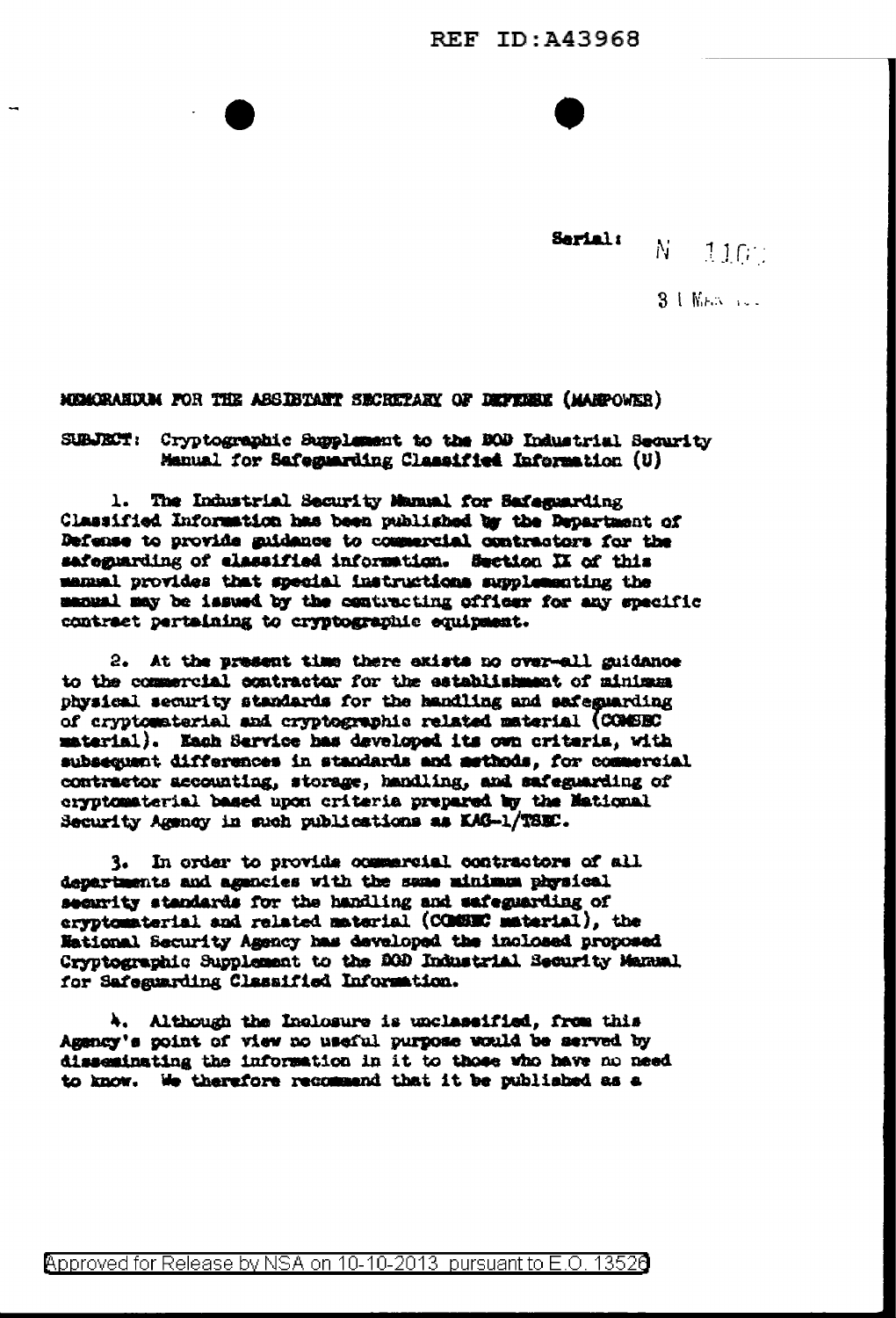## Serial:

N.

1100

cryptographic supplement to the Manual rather than as an expansion of the present Section IX. We recommend further that distribution of the supplement outside of the Government be limited to contractors and potential contractors who may have classified COMEEC information to protect.

5. The proposed supplement has been discussed informally with Mr. Robert L. Applegate of the Office of the Assistant Secretary of Defense (Manpower). Further information about it may be obtained by telephoning Mr. Philip W. Ide, Extension 60677.

> L. H. FROST Vice Admiral, USN Director

Incl:

Cryptographic Supplement to Department of Defense Industrial Security Manual for Safeguarding Classified Information  $(Draft)$   $(Dup)$ 

Copy Furnished: General G. B. Erskine, USMC-Ret, Asst to SecDef, Sp Opns